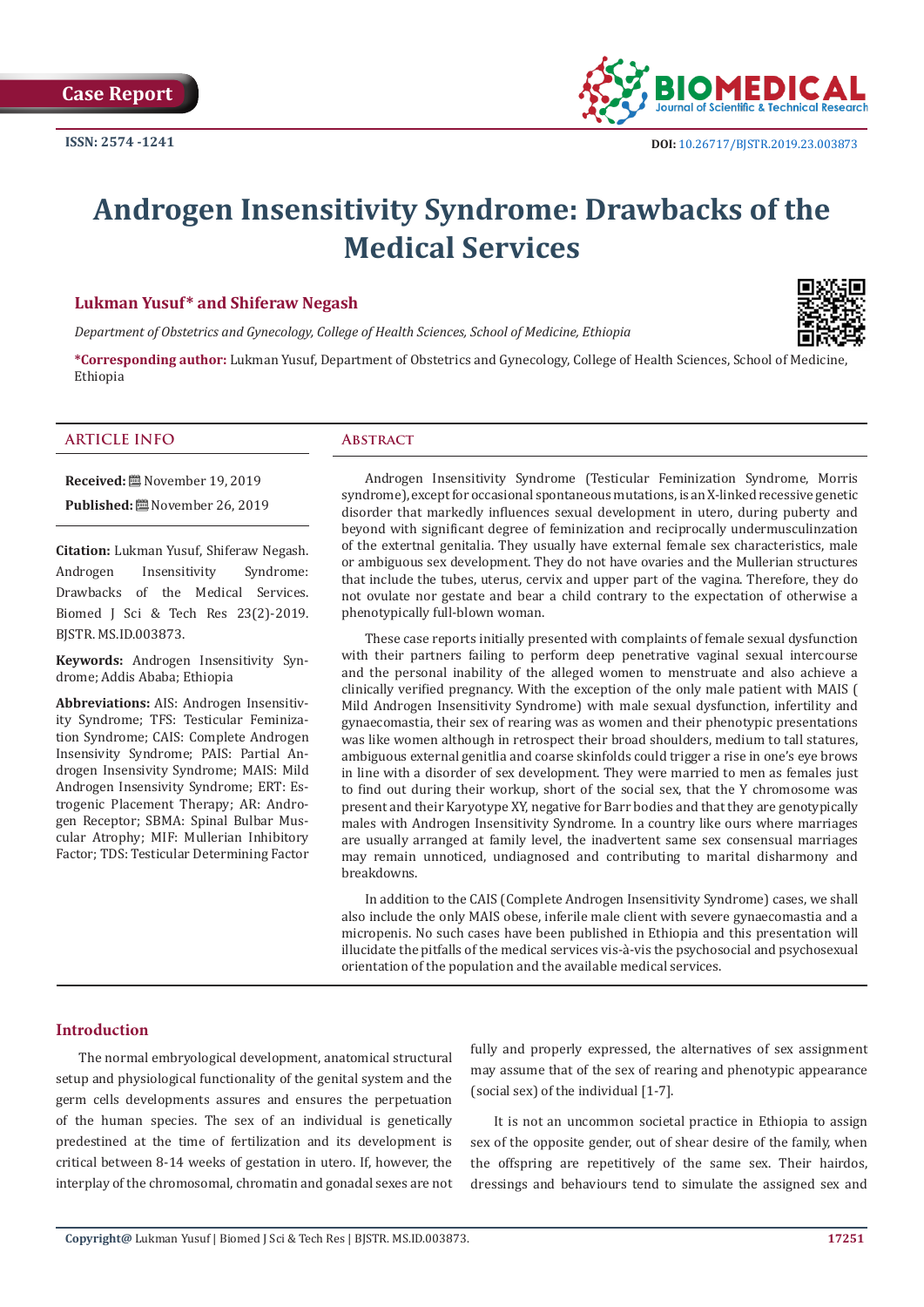are addressed as a she-woman in case of a male and a he-man if a girl. It is a traditional practice that does not entail discrimination, stigmatization, abuses or legal challenges. The reversal of roles usually resumes and normalise after puberty. Androgen Insensitivity syndrome (AIS), the largest single entity which is a rare sex-linked recessive inheritance formerly referred to as Testicular Feminization Syndrome (TFS) or Morris syndrome is a form of a disorder of sex development that results in a complete or partial inability of the body cell to respond to the male hormone, androgens. It thus occurs in more frequently with phenotypically women segment of the population with well-developed secondary sex characteristics that includes normal breast development, normal or ambiguous external genitalia, a vagina of variable depth, absent uterus, sparse or absent pubic and axillary hair. Thus, the testes do not normally develop and function like a male and the individual will develop female genital organs whether the ovaries are present or not, thereby depicting the female sex as a neutral sex. The male testes could be abdominal, inguinal or labial in locations and functionally will be redundant and not expressed as a male. The penis does not form or is underdeveloped (micropenis), and the child may appear female or end up with an ambiguous external genitalia [5,7,8].

AIS is divided into three categories that includes CAIS with the external genitalia being complete female and testosterone has no effect on the sexual development whereas PAIS (Reifenstein Syndrome) with sparse or absent pubic and axillary hair is partially or not fully masculinized individual with a very likelihood of a typical female or male or an ambiguous genitalia. Their gender identity shall be reflected by the sex assignment and/or their sex of rearing. The very rare form of AIS, MAIS, is described with external genitalia with a micropenis, hypospadias, epispadias and more of a typical male feature but develop gynaecomastia at puberty. The incidence of an AIS is 1:20,000-64,0000 male births, while the incidences are low and highly variable for Complete Androgen Insensivity Syndrome (CAIS) i.e 1 in 20,400, 1 in 99,100, 1 in 2000,1 in 62400 46 XY live births as opposed to Partial Androgen Insensivity Syndrome (PAIS) of 1 in 130,000 46 XY births while the true incidence of Mild Androgen Insensivity Syndrome (MAIS) is not known [9-12]. We have chosen these case presentations as an entry point to highlight on such a disorder of sex development and demonstrate the draw backs in the medical services and subsequent management difficulties.

#### **Case 1**

A YT is a 48 years old female resident of Addis Ababa. She is very tall by an Ethiopian standard (178, weight 95 Kg) and sturdy presenting with a complaint of primary amenorrhoea and dyspareunia. She is intelligent, calm, communicative, transparent and accepting and living with her condition. Academically and professionally, she has a well achieved position with an executive status. On physical examination, she was found out to have coarse

skin, big breasts, sparse axillary and pubic hair distributions. She has poorly developed labia, a vaginal pouch of about 4 cm and no cervix is noted upon speculum inspection nor is there a palpable cervix behind the apex of the septum on bimanual pelvic or rectal examinations.

All laboratory investigations including haematology, organ function tests, FBS, lipid profile, fertility panel, HBsAG, HCV antibody, VDRL, TPHA and HIV screening were unremarkable. A transvaginal ultrasound revealed no uterus and the ovaries were not appreciated. MRI of the pelvis and lower abdomen confirmed the absence of the uterus and ovaries; and established a colonic mass along with bilateral intraabdominally located testes. The Barr body for chromatin sex and chromosomal sex determination reported and elaborated that it is negative for Barr bodies and the karyotype appears to be 46XY.Y chromosome is present. The SRY region did not show significant anomaly. The sex reversal genes as well as those individuals in gonadogenesis did not show significant anomaly. The CYP21A2 gene was associated with CAH did not show significant alterations, however the copy number change observed on the adjacent gene TNBX and the ambigious copy number changes suggest anomaly that pertains to 46XY virilization. Rectosigmoidoscopy and biopsy of the rectosigmoid mass established colon cancer. Accordingly, surgical treatment for the colon cancer and gonadectomy for the testes were emphatically recommended and patient preferred to go abroad for the surgery.

# **Case 2**

This relates to an SN of 38 years of age who was married twice as a female. She is of short stature with a height of 165cm and body weight of 73Kg. She presented with a complaint of primary amenorrhoea and difficulty in attaining proper vaginal penetrative sexual intercourse which was also the actual reason for the divorce with the first husband. Elevated LH, serum testosterone of 33.05nmol/l (normal range 0.25-2.75 nmol/L) with no virilization, and AMH or Mullerian inhibiting substance of >23.5ng/ml (0.03-7.15 ng/ml) as an instrument to evaluate ovarian reserve, development of sex disorder with ambiguous genitalia and testicular function were very impressive in this particular patient. All other laboratory investigations were within normal limits.

The abdominal and transvaginal ultrasonography by the radiologists in collaboration with us concluded that the uterus was absent, and no adnexal masses were noted but failed to localize the testes. The radiologists recommended an MRI for a thorough abdominopelvic study. A very tedious and very challenging, extensive MRI examinations, free of charge and out of interest, carried out and reported that the uterus is not visualized, that there is questionable lower vaginal canal with upper 2/3rd obliterated. There is 1.9cmx1.4cm measuring right pelvic and left pelvic 2.2cmx2.1cm ovoid structures seen medial to the external ileac vessels near S1 and S2 levels bilaterally. The structure show diffusion restriction. There is 1.4cmx1.5cm measuring T2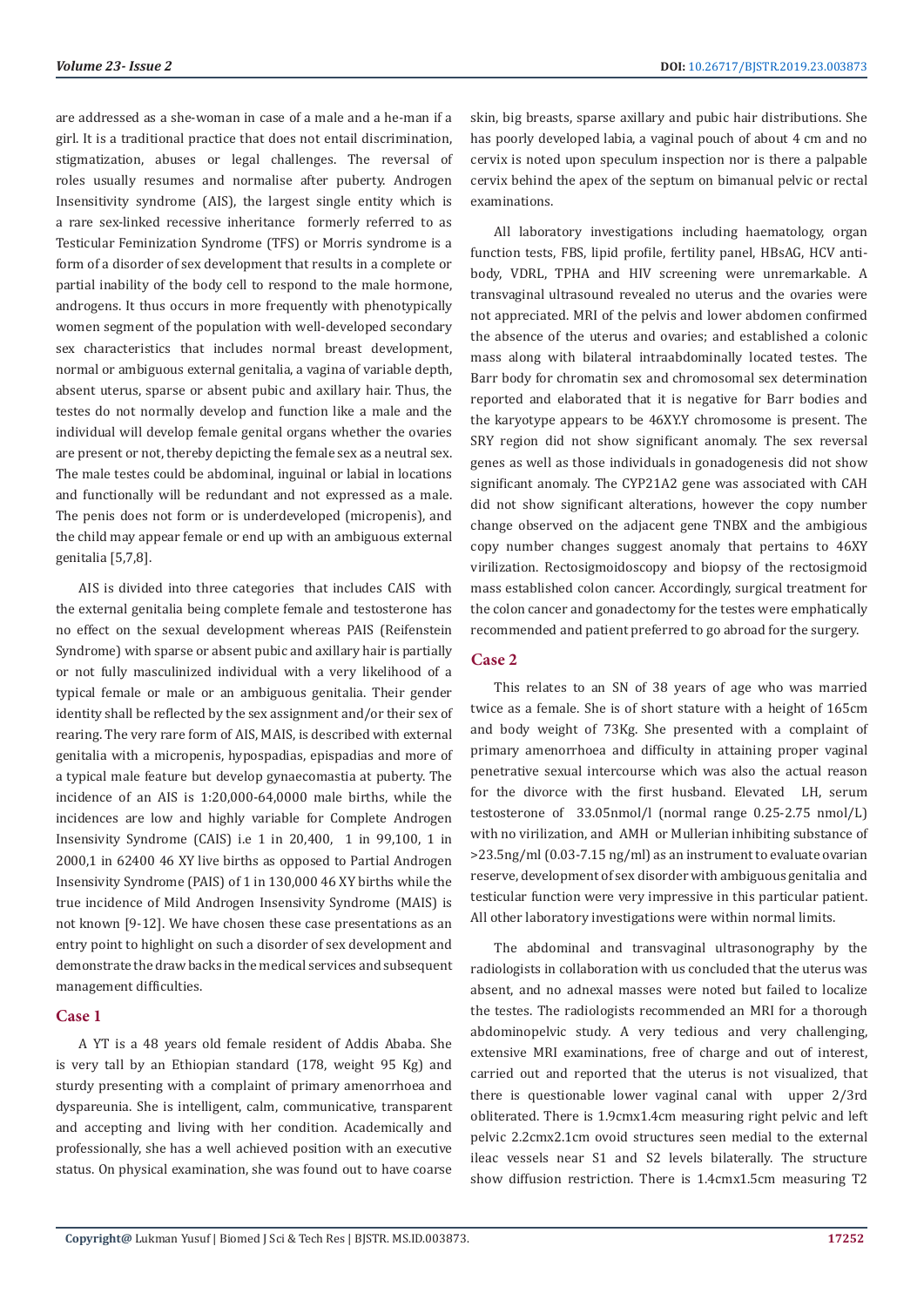hyperintense lesion near the left ovoid structures posteriorly as suggestive of remnants of Wolffian derivatives.

The conclusion/interpretation of the chromatin and chromosomal study showed that the subtelometric screening did not how significant copy number changes and does not suggest ploidy error. Y chromosome is present though the sex was reported as female. The SRY region seem to be intact. The AR gene does not show significant anomaly. The karyotype appears to be 46XY. The other investigated genes and chromosomal regions also did not show significant anomaly. It was a bombshell for her to be told of the details. She was referred to a psychiatrist, who was briefed on the condition of AIS. Upon the psychiatric consultation, she showed no sign of depression and hopelessness. She was further counselled on the need to undergo gonadectomy and that it may be beneficial to regularly perform vaginal dilatation with a dilator of average penile length and continue taking hormone replacement therapy in a form of estrogenic placement therapy (ERT).

### **Case 3**

This is a 45 years old married male individual, MA, from a neighbouring country, accompanied by family members, presented with a complaint of infertility of three years duration. Upon physical examination it was observed that he was short stature and of 160 cm, obese (80kg) slow in his reactions may be because of the in-between interpreter. It was revealed that he had bilateral huge gynaecomastia, a micropenis, inguinal hernia and bilateral undescended testes. He had no neuromuscular deficits unlike Kennedy's disease which is characterized by Spinal Bulbar Muscular Atrophy (SBMA). He was diagnosed to suffer of Mild Androgen Insensitivity Syndrome. He was azoospermic. The hormone concentrations are normal and all the laboratory investigations other than those mentioned were non-revealing the ultrasonography confirmed right intra-abdominal testis and left inguinal testis with inguinal hernia containing small bowel loops. A right-sided retroperitoneal mass with invasion of the right renal hilum was also diagnosed. The karyotyping appears to be 46 XY. WNT4 upregulate NROBI, which influences the sex determination. The AR, CAH related CYP21A2 and the gonadogenesis related genes did not show significant copy number changes. The WNT4 copy number change is the only genetic alteration that can be detected by MLPA, and which might explain the clinical scenario. However, subtle changes such as point mutations and balanced translocation and other genetic changes that cannot be detected by the method employed cannot be ruled out. The case was discussed quite thoroughly with the family members and demonstrated the immediate physical abnormalities as per his consent and strong desire of the companions. It was then recommended that he should be on testosterone long term therapy, possibly undergo mastectomy, herniorrhaphy and gonadectomy of the left atrophied inguinal testis and of the right abdominal to minimize the risk of malignancy. Moreover, it was stressed and underlined

to all for the need for explorative laparomy for the alleged invasive retroperitoneal tumour.

# **Discussion**

Androgen Insensitivity Syndrome is a genetic disorder that makes XY foetuses in utero and later in life unresponsive to the androgen, dihydrotestosterone. Externally they look like normal girls/females but internally they have a short, blind-pouch of vagina and no uterus, ovaries and fallopian tubes as well as the Testicular Determining Factor (TDS), Mullerian Inhibitory Factor (MIF) are not expressed and were never operational. Hence, there is a disconnection between chromosomal, chromatin, gonadal, phenotypic social sex and sex of rearing of the family making it interesting and worth bringing the topic forth and subject it for discussion from our perspective. As in our subjects, they are sterile as they lack the structures, being incapable of contributing an egg towards conception or inherently experiencing impaired spermatogenesis and hence not capable of gestating of own or surrogate a child of others [13,14].

A prenatal sex determination that was suggestive of an XY Karyotype with an external female genitalia at birth should strengthen the suspicion of a disorder of sex development. The lack of conduct of a routine neonatal physical assessment at birth, in particular of the external genitalia, inguinal hernia with a coexistent testis in the hernial sac or within the labia, and entering the findings in the indivdual document markedly contributes to a cascade of management difficulties of a cluster of such patients in the course of time. Early assignment of sexes or in cases of ambiguity, as in PAIS, posponing it for a later appropriate date in accordance with the developmental milestones including the onset of menarche remains to be the pure responsibility of the care givers at birth and early neonatal health care service providers whether paediatricians or gynaecologists [12,15-20].

Primary amenorrhoea at puberty, the absence of pubic and axillary hair, no temporal balding and coarseness of the skin texture may herald the likelihood of the presence of a disorder of sex development. In the best interest of parents and specialists, paediatric age groups ought to be examined and make sure that such disorders are excluded. We were not very much impressed with the height and weight of the patients since only one of them was noticeably tall and sturdy.

If premarital and preconeptional counselling coupled with commensurate physical examinations are provided, the painful and complicated aftermath of the conflict of sex identity and dysphoria that are embarrassing or distressful which is actually the situation among our patients. It is as such vey preventable or else easily and timely ameliorated in accordance with the life expectancy of the individuals instead of addressing it as such at the late third or fourth decades of life whereby they have already lived their two thirds of life.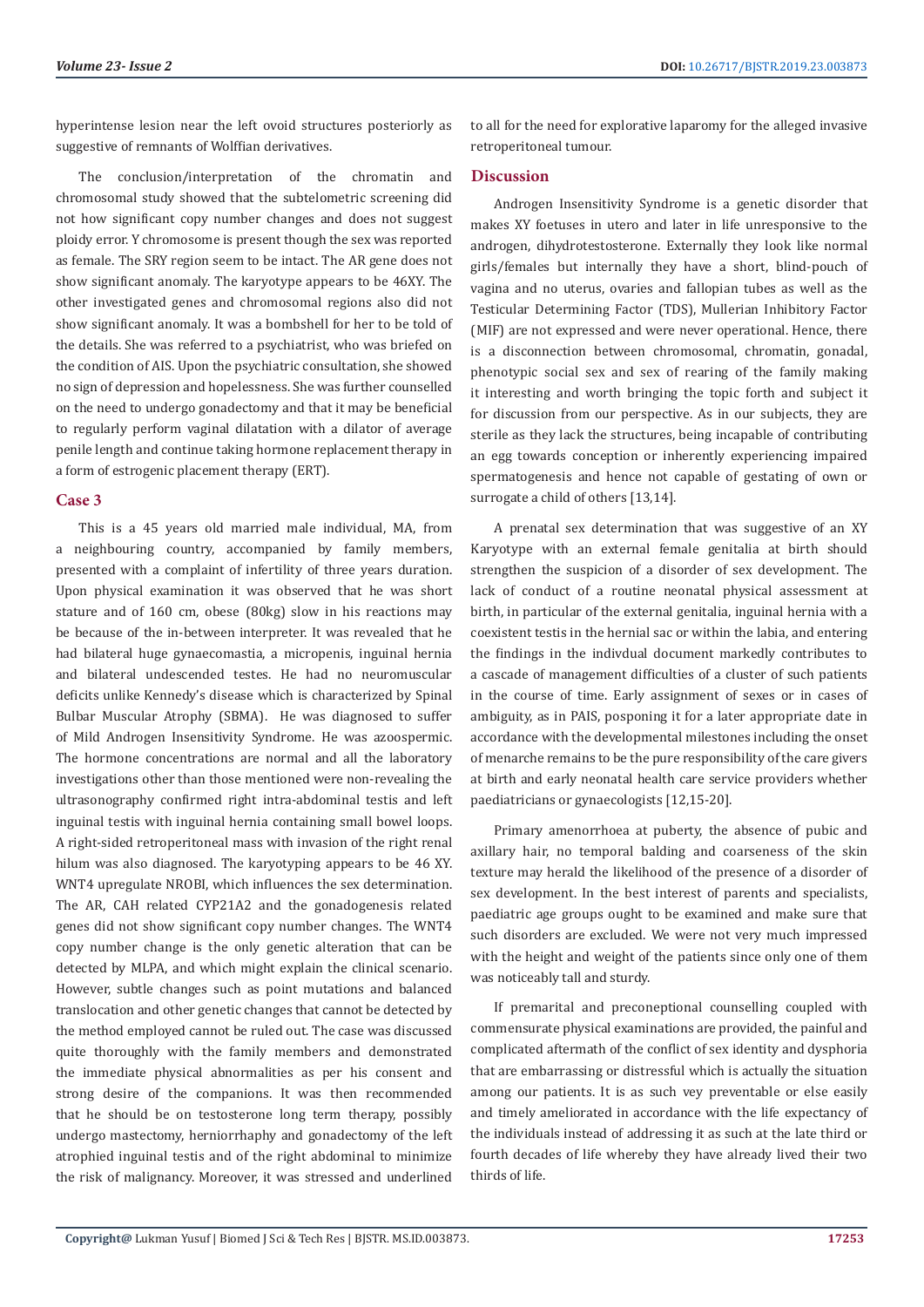The diagnosis of AIS is basically reached at by exclusion of other causes and hence the clinical and supplementary laboratory investigations as in our subjects remain the gold standard for the eventual diagnosis. The presence of a short vagina, under masculinized genitalia, partial or complete regression of Mὕllerian structures, bilateral nondysplastic testes, impaired spermatogenesis and/or normative virilization should be able to raise the suspicion of the diagnosis of AIS. The laboratory determination of the 46 XY Karyotype chromosome or Barr bodies yields coupled with typical normal or elevated testosterone values, follicle stimulation and luteinizing hormones and oestradiol levels ultimately will complete the investigations and strengthen the diagnosis [7,11,15,20].

The management of such patients is basically symptomatic. It should address the functional, sexual and psychological aspects of AIS. The mutated and malfunctioning androgen receptor (AR) gene located on the proximal long arm of the X chromosome persists as a sex-linked recessive affecting 50% of the female off springs of the mother and could not be as such altered and hence genetic advice becoming more mandatory and carrier testing a necessity. A multidisciplinary approach is beneficial in terms of both optimum clinical management and education of the health-care professionals. Treatment ought to be highly individualized, holistic, flexible, long term and passionate so that such individuals are not neglected and under diagnosed. It is the Chicago Consensus that discarded the term intersex in favour of the term disorder of sex development and reached at a consensual management strategy in order to avoid such pitfalls [1,21-23].

The challenges of sex assignment when not matched by the gender identity, the clients develop gender dysphoria and prefer to live as a member of the opposite sex and look for comparable treatment modalities accordingly but if dealt with as much a younger age and should not be so belated. Mastectomy in MAIS and gonadectomy of the cryptorchid testes to minimize future and more feared malignant tumour risk or orchipexy when feasible and thought beneficial should be offered to the individuals. It is to be stressed that if gonadectomy was not done in infancy, it is generally recommended in early adulthood to avoid the risk of gonadal tumours of 30% in late adulthood with a general risk range of 0-22%. In our cases one underwent orhidectomy while the second one hashed and even abandoned the psychiatric consultation after one single session. Generally, disclosure and subsequent hormone replacement, genitoplasty in terms of creation of a functional vagina if no indentation or pouching, dilator therapy after surgery or constant usage of vaginal dilators may be warranted and provided to the patients. It was not an easy undertaking in our situation as sexuality is very much self-contained, not expressed in any form at its highest level from rights perspective and as such difficult to manage as was the case in our patients [9,10,16,24,25].

Clitoral length and width are shorter in CAIS because of the absence of prenatal and postnatal action of androgens. A monthly testosterone injection may be useful when given especially for MAIS cases under the assumption that it may improve their spermatogenesis and male sexual function. Sex hormone at pubery and beyond for the females should be provided in a form of estragon replacement therapy as they are predisposed for osteoporosis and ethinylestradiol of 2 ug daily from 11 years onward with incremental doses to reach to a daily dose of 30ug is a well thought of approach [26,27]. Genetic counselling is essential and psychological support and openness in disclosure as part of a multipronged multidisciplinary approach is highly advocated. The focused and highly individualized management scheme is the central theme to be strived at but above all the diagnosis should never come so late.

### **Acknowledgement**

We are deeply indebted to Dr Yonas Tadesse and Dr Alemayehu Bedane, senior cosultant radiologists, who were interested in the cases, performed the ultrasononography and MRI untiringly and without charging the patients on all repeat studies upuntil the final diagnoses were established. Our heartfelt thanks go to MRC-ET Advanced Laboratory for availing the tests and the Senior Technologist /Molecular Geneticists who conducted the tests.

#### **References**

- 1. [Hughes IA, Davies JD, Bunch TI, Pasterski V, Mastroyannopoulou K, et](https://www.ncbi.nlm.nih.gov/pubmed/22698698) [al. \(2012\) Androgen Insensitivity Syndrome. Lancet 380\(9851\): 1419-](https://www.ncbi.nlm.nih.gov/pubmed/22698698) [1428.](https://www.ncbi.nlm.nih.gov/pubmed/22698698)
- 2. Mongan NP, Tadokoro-Cuccaro, Bunch TI, Hughes IA (2015) Best Pract Res Clin Endocrinol Metab 29(4): 569-580.
- 3. Quigley CA, De Bellis A, Marschke KB, Mostafa K El-Awady, Elizabeth M Wilson, et al. (1995) Androgen receptor defects: historical, clinical, and molecular perspectives. Endocr Rev 16(3): 271-321.
- 4. [Zuccarello D, Ferlin A, Vinanzi C, Prana E, Garolla A, et al. \(2008\) Detailed](https://www.ncbi.nlm.nih.gov/pubmed/17970778) [functional studies on androgen receptor mild mutations demonstrate](https://www.ncbi.nlm.nih.gov/pubmed/17970778) [their association with male infertility. Clin Endocrinol 68\(4\): 580-588.](https://www.ncbi.nlm.nih.gov/pubmed/17970778)
- 5. Achermann JC, Jameson JL (2006) Disorders of sexual differentiation. Harrison's endocrinology. New York: McGraw-Hill Medical Pub. Division pp. 161-172.
- 6. [Medonca BB, Gomes NL, Costa EM, Inacio M, Martin RM, et al. \(2017\)](https://www.ncbi.nlm.nih.gov/pubmed/27163392) [46,XY disorder of sex development \(DSD\) due to 17B-hydroxysteroid](https://www.ncbi.nlm.nih.gov/pubmed/27163392) [dehydrogenase type 3 deficiency. J Steroid Biochem Mol Biol 165\(PtA\):](https://www.ncbi.nlm.nih.gov/pubmed/27163392) [79-85.](https://www.ncbi.nlm.nih.gov/pubmed/27163392)
- 7. [Mendonca BB, Domenice S, Arnhold IJ, Costa M \(2009\) 46,XY disorders](https://www.ncbi.nlm.nih.gov/pubmed/18811725) [of sex development \(DSD\). Clin Endocrinol \(Oxf\) 70\(2\): 173-187.](https://www.ncbi.nlm.nih.gov/pubmed/18811725)
- 8. [Hannema SE, Scott IS, Rajpert-De Meyts E, Skakkebaek NE, Coleman N, et](https://www.ncbi.nlm.nih.gov/pubmed/16400621) [al. \(2006\) Testicular development in the complete androgen insensitivity](https://www.ncbi.nlm.nih.gov/pubmed/16400621) [syndrome. J Pathol 208\(4\): 518-527.](https://www.ncbi.nlm.nih.gov/pubmed/16400621)
- 9. [Zorlu F, Cengiz M, Gurkaynak M \(2001\) Seminoma arising in androgen](https://www.researchgate.net/publication/287010533_Seminoma_arising_in_androgen_insensitivity_syndrome_testicular_feminization_syndrome_A_case_report) [\(insensitivity syndrome\): a case report. Turk J Cancer 1: 168-171.](https://www.researchgate.net/publication/287010533_Seminoma_arising_in_androgen_insensitivity_syndrome_testicular_feminization_syndrome_A_case_report)
- 10. [Gurer IE, Demirkiran AE \(2000\) Sertoli cell tumor in two sibs with](http://journals.tubitak.gov.tr/medical/issues/sag-00-30-4/sag-30-4-13-9909-13.pdf) [testicular feminization syndrome. Turk J Med Sci 30: 385-387.](http://journals.tubitak.gov.tr/medical/issues/sag-00-30-4/sag-30-4-13-9909-13.pdf)
- 11. [Oakes MB, Eyazzadeh AD, Quint E, Smith YR \(2008\) Complete androgen](https://www.ncbi.nlm.nih.gov/pubmed/19064222) [insentivity syndrome-a review. J Petiatr Adolesc Gynecol 21\(6\): 305-](https://www.ncbi.nlm.nih.gov/pubmed/19064222) [310.](https://www.ncbi.nlm.nih.gov/pubmed/19064222)
- 12. [Mazen I, El-Ruby M, Kamal R, El-Nekhely I, El-Ghandour M, et al. \(2010\)](https://www.ncbi.nlm.nih.gov/pubmed/20407231) [Screening of genital anomalies in newborns and infants in two Egyptian](https://www.ncbi.nlm.nih.gov/pubmed/20407231) [governorates. Horm Res Paediatr 73\(6\): 438-442.](https://www.ncbi.nlm.nih.gov/pubmed/20407231)